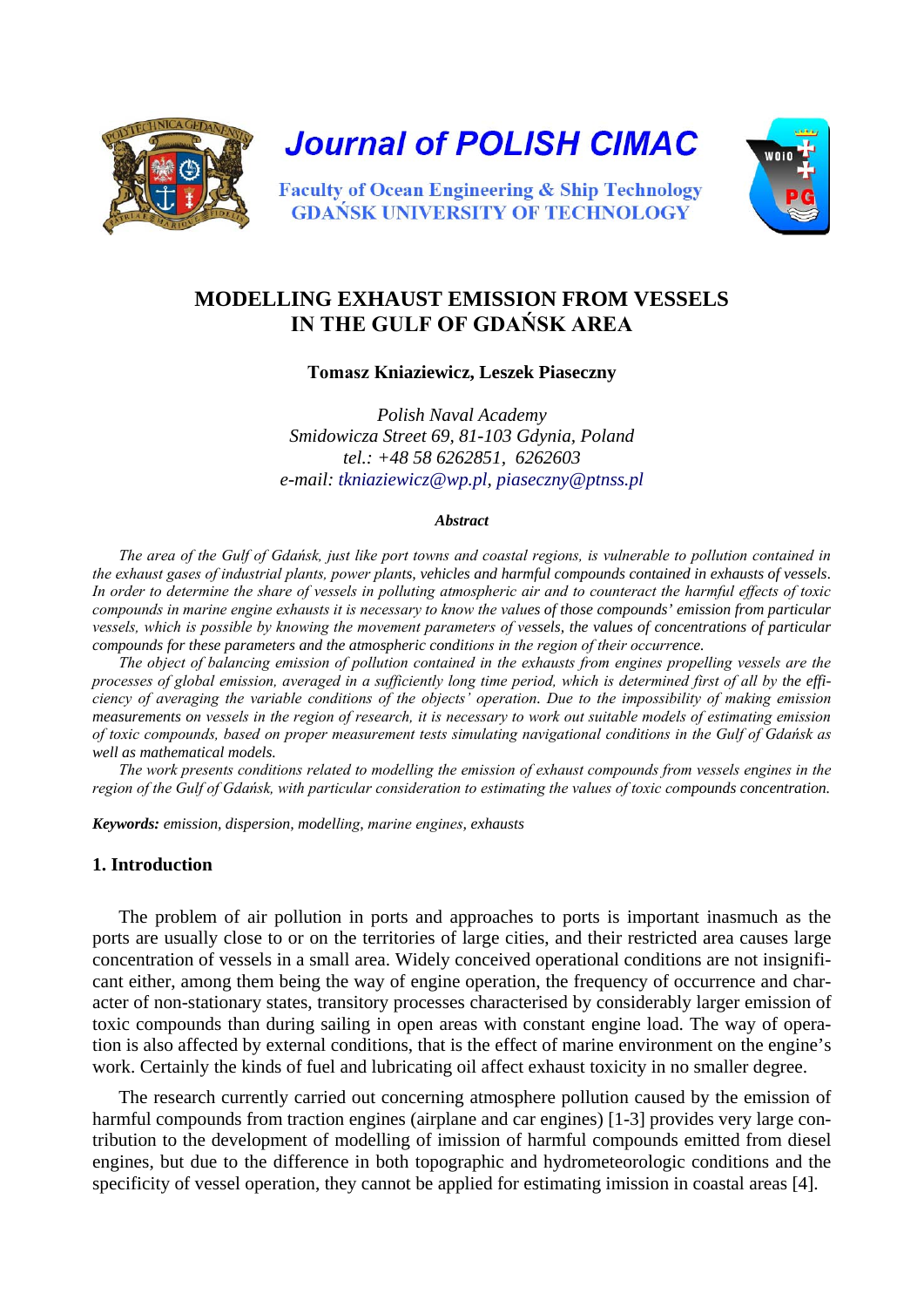Modelling emission of particular exhaust components from exhaust systems of marine engines during movement in a particular area constitutes one of the key problems of balancing and making input data for dispersion models.

The object of balancing emission of pollution contained in the exhausts from engines propelling vessels are the processes of global emission, averaged in a sufficiently long time period, which is determined first of all by the efficiency of averaging the variable conditions of the objects' operation*.*

The factors determining global emission of substances contained in marine engines exhausts have been classified and described in [4,5].

The process of modelling emission and dispersion of toxic compounds (ZT) in marine engine exhausts (which are the elements of modelling the imission of these compounds), is very complex and requires the knowledge of five basic parameter groups [5,6]:

- vessel parameters: length, breadth, draft, technical condition of propulsion system, kind of propulsion (including kind and number of engines), kind and number of propellers, etc.;
- vessel movement parameters: speed and course;
- external conditions: wind direction and force, air and water temperature, atmospheric pressure, air humidity, state of the sea;
- number of vessels, with consideration to category;
- topographic parameters of the area: terrain kind and profile (water, land).
- Models of emission from land means of transport created in Europe, like HBEFA, COPERT, DVG and DRIVE-MODEM [7,8] endeavour first of all to take into account the largest possible number of parameters affecting emission, yet with such a large number of factors and the complex description of phenomena determining the emission process, simplifying assumptions cannot altogether be avoided.

## **2. Modelling emission of exhausts from marine engines**

In work [9] there has been considered the trajectory of vessel movement as the realisation of a two-dimensional stochastic process  $\{S(t) = (X(t), Y(t)) : t \ge 0\}$ , assuming that the process is of multidimensional distribution of continuous type and continuous realisations. The realisation of such a process is a two-dimensional trajectory dependent on time  $\{s(t) = (x(t), y(t)) : t \in T\}$ .

The equation describing the mass of exhausts emitted can be presented as follows:

$$
M = \int_{\alpha}^{\beta} f(\mathbf{s}(t)) | \mathbf{v}(t) | dt,
$$
 (1)

where:

v(t) length of vessel velocity vector.

Assuming that in the time intervals  $[t_{i-1}, t_i]$ ,  $i = 1,...,N$  the speed of the vessel is constant

$$
|\mathbf{v}(t)| = v_i, \quad i = 1,...,N \quad , \tag{2}
$$

and the intensity of exhaust emission is constant

$$
f(x(t), y(t)) = \gamma_i, \quad t \in [t_{i-1}, t_i), \quad i = 1, ..., N \tag{3}
$$

the lower estimation of emitted exhaust mass is obtained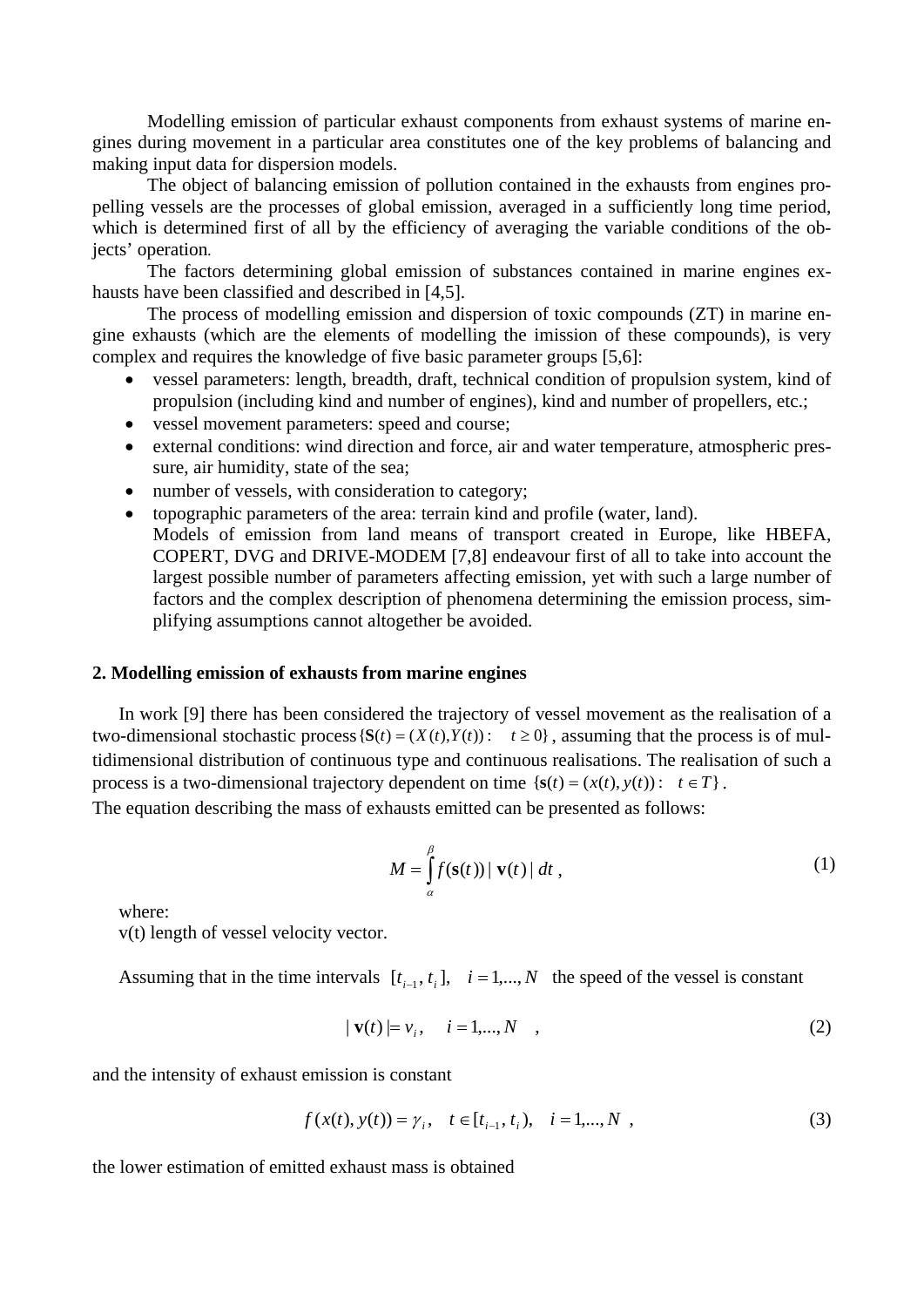$$
M = \sum_{i=1}^{N} M_i \quad , \tag{4}
$$

where:

 $M_i = \gamma_i v_i \Delta t_i, \quad i = 1, 2, ..., N$ .

The mass of emitted exhausts in particular area  $A$  in time interval  $[t_{i-1}, t_i]$  is the sum of masses emitted by all vessels in this time interval in the area. If  $W^{(k)}$ ,  $k = 1,...,K$  denotes the mass of exhausts emitted by the *k-*th vessel, then the total mass of exhausts emitted in area *A* in time interval [*ti-1, ti* ] is a random variable

$$
\mathbf{W}_K = \sum_{k=1}^K W^{(k)} \quad , \tag{5}
$$

Random variable  $W_k$  as the sum of independent random variables with normal distribution has normal distribution with expected value

$$
E(\mathbf{W}_K) = \sum_{k=1}^K W^{(k)} = \sum_{k=1}^K [E(\Delta M^{(k)}) + M^{(k)}] = \sum_{k=1}^K [M^{(k)} + \varepsilon^{(k)} \sum_{i=1}^N \gamma_i^{(k)} \Delta s_i^{(k)}],
$$
(6)

Standard deviation of these random variables is equal to

$$
\sigma(\mathbf{W}_K) = \sqrt{\sum_{k=1}^K V[\Delta M^{(k)}]} = \sqrt{\sum_{k=1}^K \rho^{(k)} \sum_{i=1}^N [\gamma_i^{(k)} \Delta s_i^{(k)}]^2}, \qquad (7)
$$

In this model the number of vessels *K* has been assumed to be constant. In reality the number of vessels varies randomly in time, so it is a stochastic process [10].

Work [11,12] presents a method of approximate identification of vessel movement model, and for estimating the parameters and characteristics of exhaust emission from vessels sailing in the Gulf of Gdańsk region it is necessary to know the number of vessels navigating in the region analysed, their distribution with regard to kind, size, speed, power and kind of main propulsion engines etc.

### **3. Modelling load of vessel main propulsion engines in order to estimate the value of toxic compounds emission in the exhausts**

The amount of emitted harmful compounds in marine diesel engines depends on values describing the state of engine work like torque  $M<sub>o</sub>$ , engine speed n, thermal state of the engine J, technical state of the engine Z (parameters of load exchange system, state of TPC system, technical state and proper regulation of injection apparatus), condition of environment G (e.g. ambient temperature, pressure, air humidity) and variable sailing resistance of vessel O (vessel resistance in shallow water, vessel resistance while moving in a canal, air resistance and waving effect). It can thus be written down that the emission of the n-th harmful compound in exhausts  $e_n$  will have the form:

$$
e_n = f(M_0, n, J, Z, G, O),
$$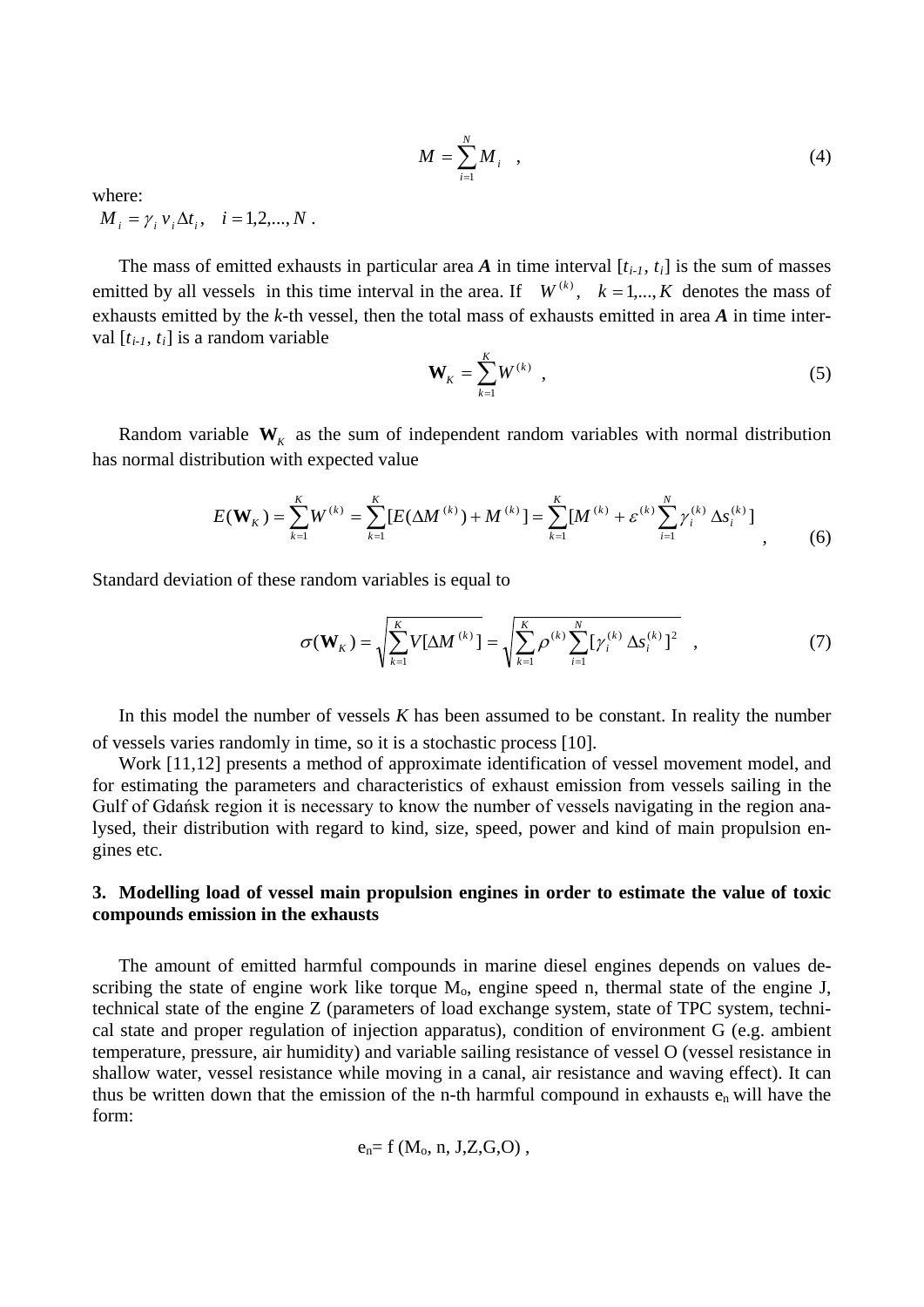To calculate the vessel's momentary power *P\** there have been used methods of calculating the power necessary to sail with speed  $v_s$  based on calculations of resistance of sea-going vessels. There are a number of methods of calculating resistance of sea-going commercial vessels, among the most widespread being: Papmiel's, Ayre's, Lap's, Taylor's and Kabaczyński's. The first two permit the determination of total (towing power) resistance, the three other only residual resistance.

All methods (excluding Papmiel's and Ayre's) have vessel resistance comparable to resistance determined from model experiments, therefore additions have to be applied for them similar to those for resistance determined from model experiments. Only Papmiel's method, which in the range of smaller speeds gives results considerably higher than those obtained by other methods, supposedly takes account of those additions.

In connection with the amount of information available concerning the vessels' dimensions and momentary speed  $v^*$  obtained from AIS system [13,14], two methods were accepted for calculating the value of momentary power P\*: Papmiel's and the Admiralty's.

In Papmiel's method the power necessary for the vessel's sailing with speed  $v_s$  may be presented by means of the equation:

$$
P_o = \frac{V}{L} \frac{x}{\lambda} \sqrt{\psi} \frac{v_s^3}{C_p} = f \left(\frac{v_s^3}{C_p}\right) ,
$$
 (8)

where:

V – volume of the vessel's underwater part  $[m^3]$ ,

L – vessel's length on the waterline  $[m]$ ,

 $v_s$  - vessel's speed [k],

 $x$  – coefficient dependent on the number of shafts, taking account of protruding parts,

 $λ$  - length allowance coefficient calculated from the formula  $λ = 0.7 + 0.3$  L/100,

ψ - hull fineness coefficient.

In the case of Admiralty's method the equation describing the power necessary for the vessel to sail with speed  $v_s$  is significantly simplified and has the following form:

$$
P_o = \frac{v_s^3 D^{2/3}}{C_0} \quad , \tag{9}
$$

where:

 $P_0$  – power required (towing power bound with hull resistance),

 $C_0$  – Admiralty's coefficient for towed power,

 $v_s$  – vessel speed [k],

D – vessel's displacement  $[m<sup>3</sup>]$ .

On the basis of formulae (8) and (9) there were calculated the values of momentary power  $P^*$ , whose distributions have been presented in Figs 1 and 2.

On the basis of results analysed it can be stated that the differences in calculated values of momentary power determined by Papmiel's and Admiralty's methods are significant. Therefore, particular attention should be paid to the means of determining momentary power, as successively the value of toxic emission for particular vessels is calculated on its basis, which entails further simplifications and errors.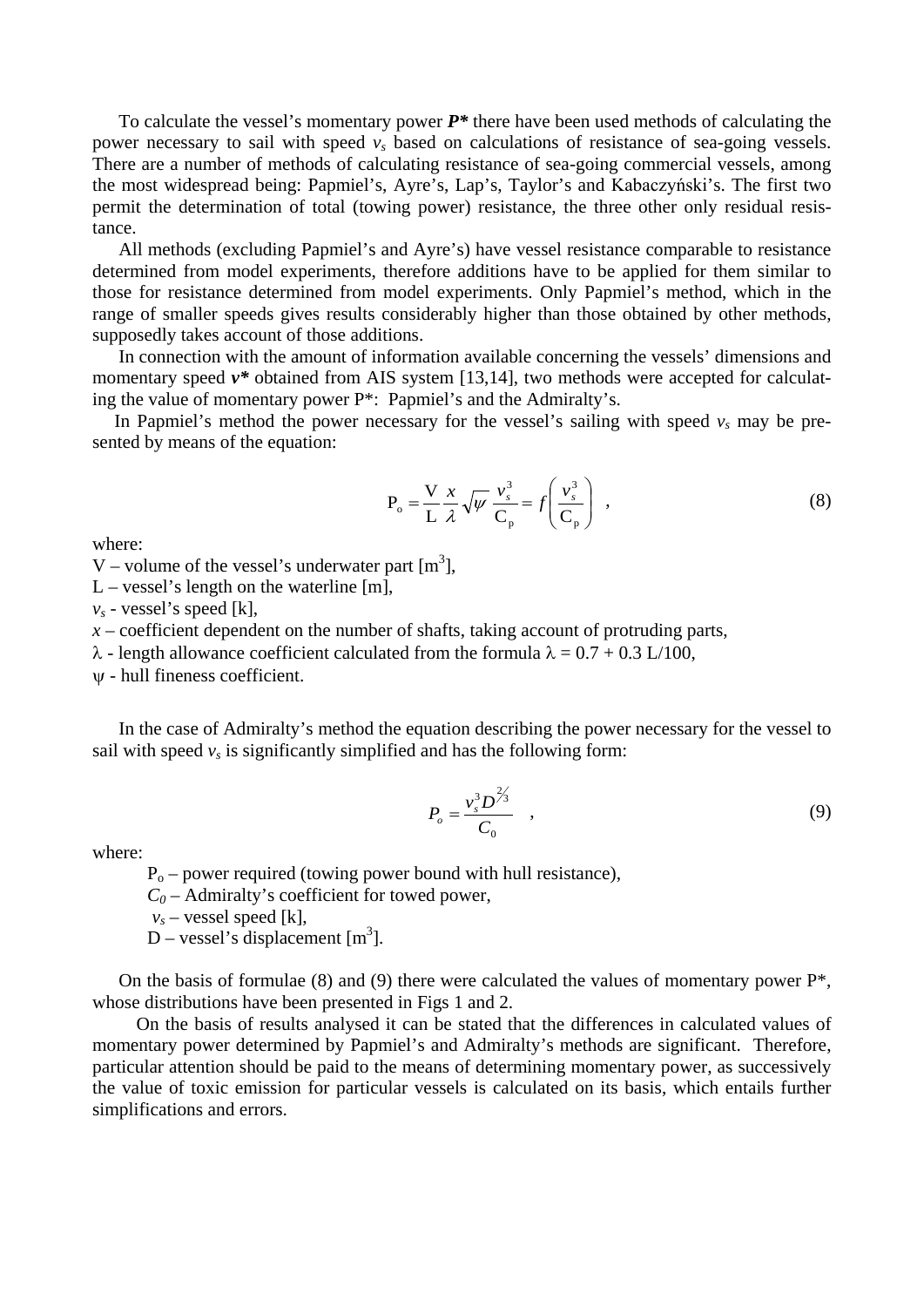

*Fig. 1 Distribution of momentary power P\* [MW] calculated by Papmiel's method for vessel group tested [9]*



*Fig. 2. Distribution of momentary power P\* [MW] calculated by Admiralty's method for vessel group tested [9]*

For a more accurate assessment of the emission value of particular toxic compounds there were worked out tests for examining the concentration of toxic compounds in the exhausts of main engines of vessels sailing in the Gulf of Gdańsk. For this purpose, out of the group of vessels sailing in the examined area in a period embracing 11 months 63 vessels were picked out with the highest incidence index, which gave 3543 observations [15].

On the basis of momentary power values of vessels tested  $P^* = P_e/P_n 4$  and 10-phase tests of exhaust toxicity were prepared. Seeing that most of the considered vessels sail according to typical propeller characteristic, modified test E3 acc. to ISO 8170 part 4 was accepted as initial test. The modification consisted in altering the values of weight coefficients, which in the original test characterise the whole range of the engine's operation, and in the case considered are to pre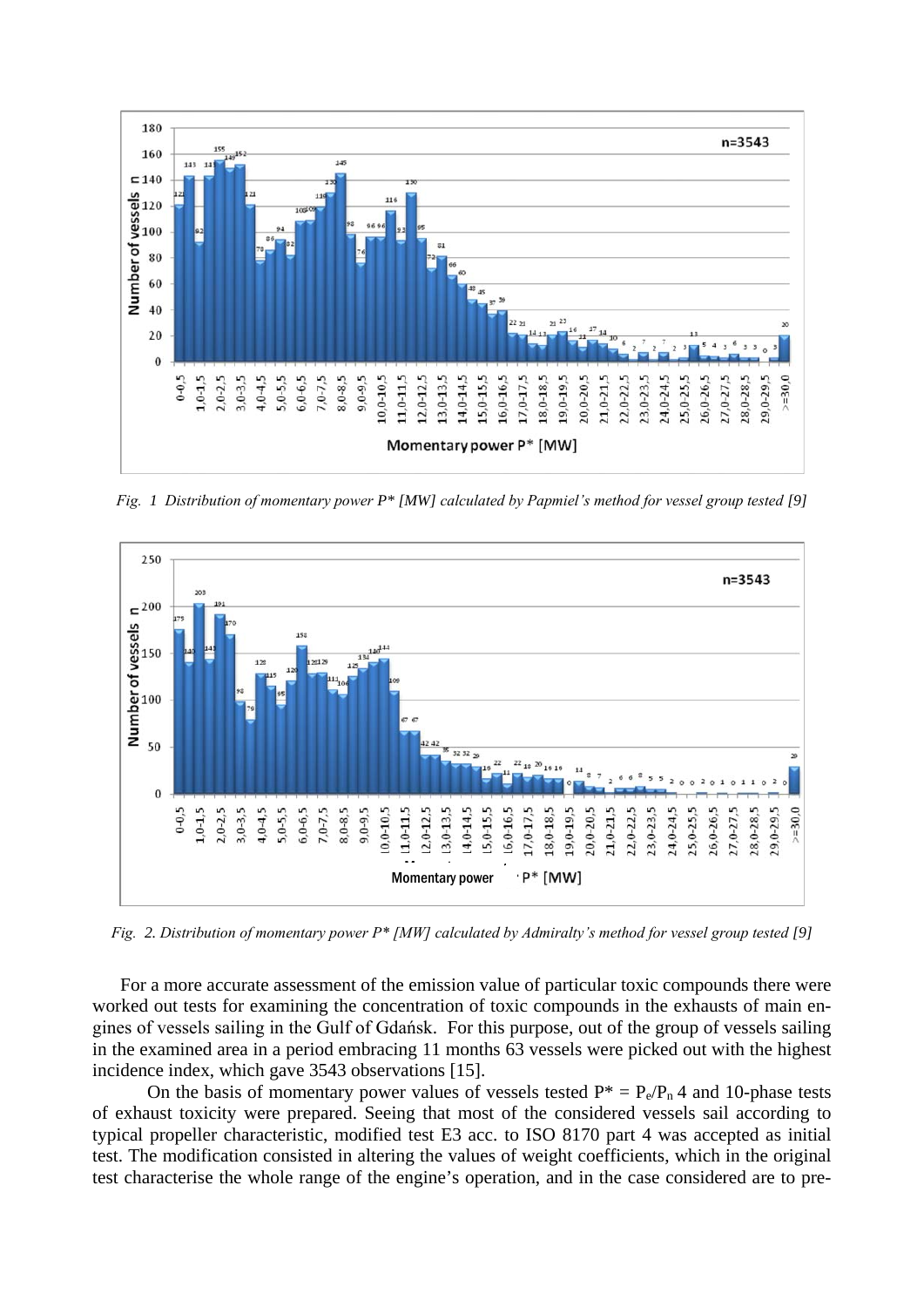sent conditions of engine work on the Gulf of Gdańsk fairways. Particular values of four-phase tests have been presented in Table 1[16].

In Fig. 3 there have been compared the emission values of nitrogen oxide calculated by means of E3 test according to ISO 8170-4 and prepared 4-phase test A (required power  $P_0$  determined by Admiralty method) and 4-phase test P (required power  $P_0$  determined by Papmiel method).

The difference between results of  $NO<sub>x</sub>$  emission results obtained on the basis of E3 tests according to ISO8178-4 and 4-phase tests A and P seem to be insignificant (from 0.1 to 0.47 g/(kW⋅h)). Yet if the typical powers of vessels sailing in the Gulf of Gdańsk are taken into consideration, e.g. ferry "Stena Nornica" sailing from Gdynia (114 observations within 1 year, engines power 39600kW), then such slight differences in tests give  $NO<sub>x</sub>$  emission intensity respectively from 3.96 to 18,61 kg/h. In relation to  $NO<sub>x</sub>$  emission values from vehicles these are significant values and should not be ignored.

*Tab.1. Proposition of 4-phase exhaust toxicity tests of vessels sailing in the Gulf of Gdańsk acc. to propeller characteristic taking consideration of the method of engine power determination*

| Engine speed [% $n_n$ ]                                    | 100  | 91                  | 80 | 63   |
|------------------------------------------------------------|------|---------------------|----|------|
| Load [% $P_n$ ]                                            | 100  | 75                  | 50 | 25   |
| Weight coefficient $P^{1}$                                 | 0.20 | $0.38 \mid 0.40$    |    | 0.02 |
| Weight coefficient $A^{2}$                                 | 0.22 | $0.20 \mid 0.41$    |    | 0.17 |
| <b>Weight coefficient of E3 test</b><br>acc. to ISO 8178-4 | 0.20 | $0.50 \,   \, 0.15$ |    | 0.15 |

<sup>1)</sup> weight coefficient P - required power  $P_0$  determined by Papmiel's method, <sup>2)</sup> weight coefficient A - required power  $P_0$  determined by Admiralty's method.



*Fig.3. Comparison of NO<sub>x</sub> emission values*  $[g/(kWh)]$  *calculated by E3 test acc. to ISO 8170-4, 4-phase test A (required power P0 determined by Admiralty's method) and 4-phase test P (required power P0 determined by Papmiel's method)*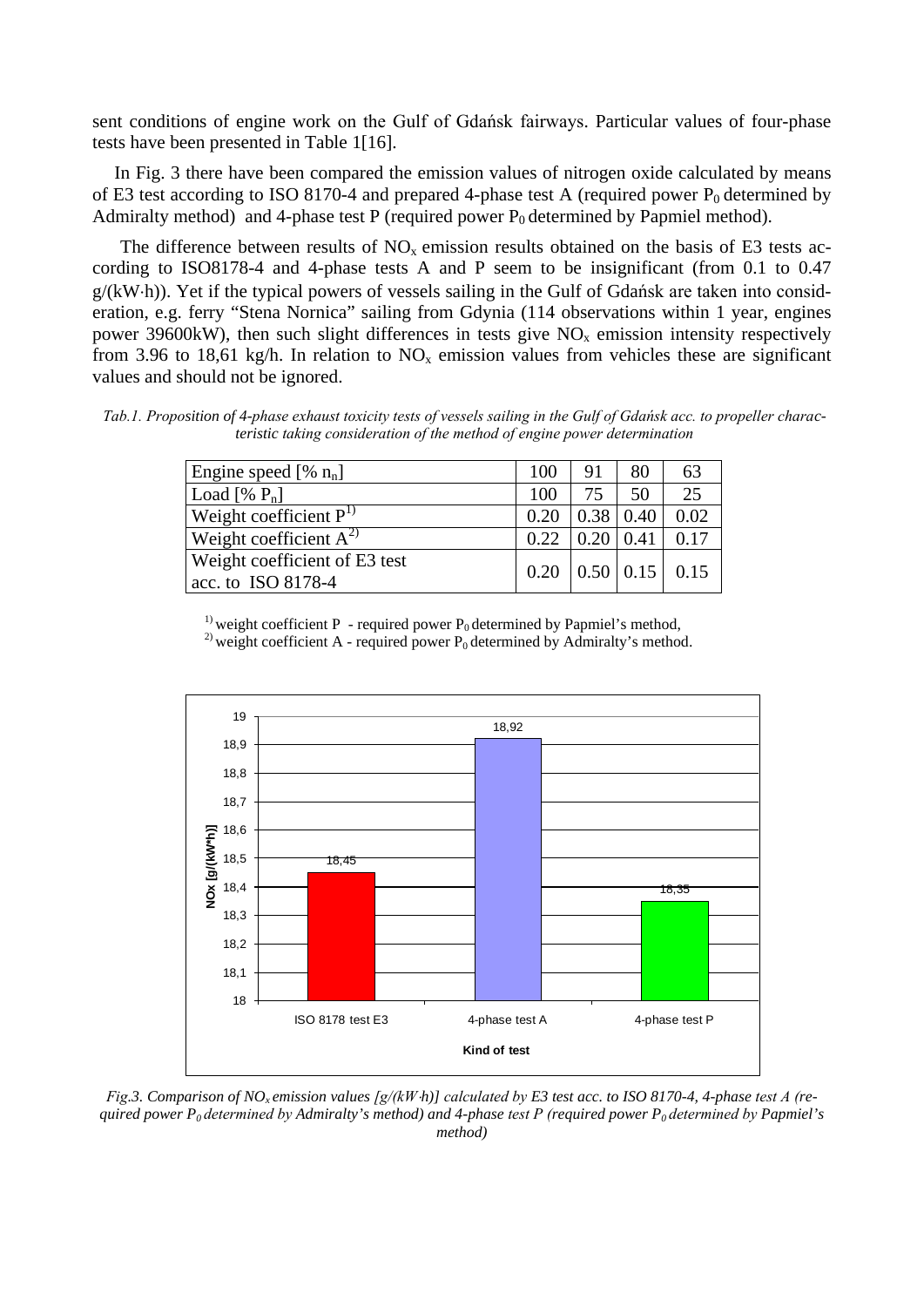#### **Recapitulation**

 The modelling of emission of harmful compounds is a very important problem and a complex one at the same time. The scientific research work conducted at present devoted to pollution spreading concerns pollution in atmospheric air of stationary origin (power and industrial plants), motorisation and recently also airplanes. Current studies which concern first of all motorisation, because of, among other things, the size of marine engines, cannot find application for modelling emission of toxic compounds from marine engines, as the model structure depends not only on its destination but largely also on the amount and quality of input data.

 The possibility of obtaining data from AIS system like ship's name, length, breadth and type, universal time bound with the vessel's passing through the "gate", course and velocity over the ground (COG, VTG) and the ship's draft permit the creation of innovative models describing vessel traffic in the area researched and the emission of harmful compounds in exhausts both for one vessel and the whole researched area.

The method of calculating power required for vessel propulsion has significant influence on the final results of determining values of toxic compounds emission in the exhausts of vessels. During analysis of data obtained from AIS system and simulated loads of main engines it was found that vessels mostly sail in the Gulf of Gdańsk with a load of  $0.4 \div 0.6$  P<sub>n</sub> and  $0.9 \div 1.0$  P<sub>n</sub>. Yet due to the lack of hull resistance characteristics of vessels considered it seems pointless to make tests in the function of vessel velocity.

 It should be added here that apart from problems that motorisation experts are coping with when modelling the emission of toxic compounds, in the case of vessels among the parameters disturbing the accurate determination of emission of particular compounds (due to lack of information or its variability) there should be additionally counted the engine's technical condition, fuel apparatus in particular, and atmospheric conditions (particularly wind direction and force).

#### **References**

- [1] Chłopek, Z., *Modelowanie procesów emisji spalin w warunkach eksploatacji trakcyjnych silników spalinowych*, PN Politechniki Warszawskiej , Mechanika, z.173, Warszawa 1999.
- [2] Brzozowska, L., Brzozowski, K., *Komputerowe modelowanie emisji i rozprzestrzeniania się zanieczyszczeń samochodowych,*. Wydawnictwo Naukowe "Śląsk" , Katowice – Warszawa 2003.
- [3] Kotlarz, W., *Turbinowe zespoły napędowe źródłem skażeń powietrza na lotniskach wojskowych*, Wyższa Szkoła Oficerska Sił Powietrznych, Katedra Płatowca i Silnika, Dęblin 2003.
- [4] Kniaziewicz, T., *Problemy modelowania imisji szkodliwych składników spalin z silników okrętowych w rejonach miejskich aglomeracji nadmorskich,* Zeszyty Naukowe Politechniki Częstochowskiej 162, MECHANIKA 26, Częstochowa 2006.
- [5] Kniaziewicz, T., Piaseczny, L., *Model of NOx Emission by Sea-going Vessels Navigating in the Gulf of Gdansk Region*, Silniki Spalinowe PTNSS – 2007-SC3. Poznań 2007.
- [6] Kniaziewicz, T., *Problems of Modeling NO<sup>x</sup> Emission from Marine Diesel Engines,* Journal of KONES Powertrain and Transport, vol.15, No.4, p. 227-234, Warszawa, 2008.
- [7] Drąg, Ł, *Modelowanie emisji i rozprzestrzeniania się zanieczyszczeń ze środków transportu drogowego*, Archiwum Motoryzacji nr 1/2007.
- [8] Joumard, R., *Methods of Estimation of Atmospheric Emission from Transport: European Scientific State of the Art*, Action COST319 final report, LTE 9901 report**,** 1999.
- [9] Pawlak, M., Piaseczny, L., *Modelowanie ruchu jednostek morskich dla określania emisji związków toksycznych spalin.* Czasopismo Techniczne "Mechanika" z. 7-M/2008, str. 319-334, Kraków, 2008.